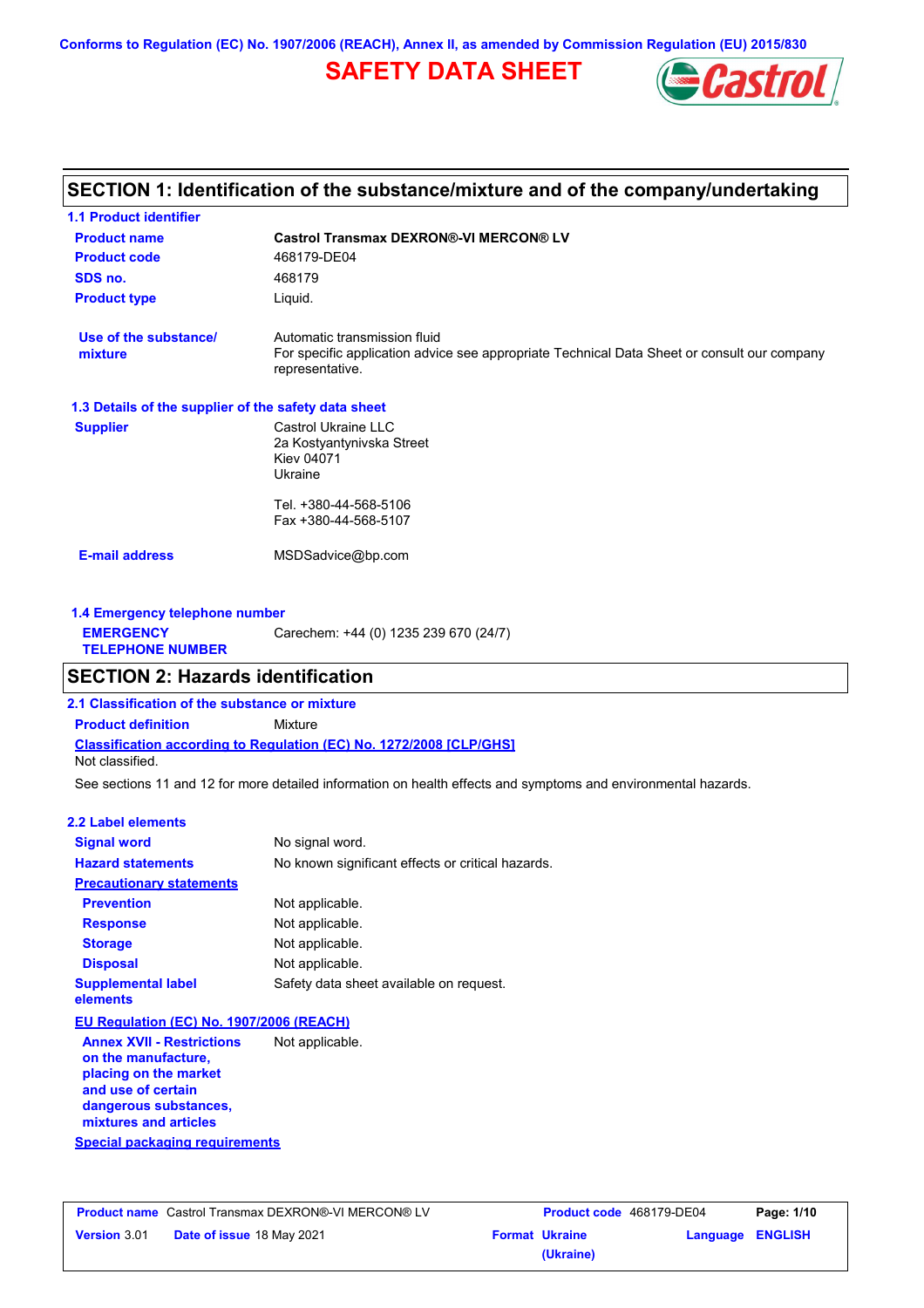## **SECTION 2: Hazards identification**

| <b>Containers to be fitted</b><br>with child-resistant<br>fastenings                                                     | Not applicable.                                                                                               |
|--------------------------------------------------------------------------------------------------------------------------|---------------------------------------------------------------------------------------------------------------|
| <b>Tactile warning of danger</b>                                                                                         | Not applicable.                                                                                               |
| 2.3 Other hazards                                                                                                        |                                                                                                               |
| <b>Results of PBT and vPvB</b><br>assessment                                                                             | Product does not meet the criteria for PBT or vPvB according to Regulation (EC) No. 1907/2006.<br>Annex XIII. |
| <b>Product meets the criteria</b><br>for PBT or vPvB according<br>to Regulation (EC) No.<br><b>1907/2006, Annex XIII</b> | This mixture does not contain any substances that are assessed to be a PBT or a vPvB.                         |

## **SECTION 3: Composition/information on ingredients**

### **3.2 Mixtures**

**Product definition**

Mixture

Highly refined base oil (IP 346 DMSO extract < 3%). Proprietary performance additives.

| <b>Product/ingredient</b><br>name                                                                                                                                                                                                                                      | <b>Identifiers</b>                                                                   | $\frac{9}{6}$ | <b>Regulation (EC) No.</b><br>1272/2008 [CLP] | <b>Type</b> |
|------------------------------------------------------------------------------------------------------------------------------------------------------------------------------------------------------------------------------------------------------------------------|--------------------------------------------------------------------------------------|---------------|-----------------------------------------------|-------------|
| Distillates (petroleum), hydrotreated<br>light paraffinic                                                                                                                                                                                                              | REACH #: 01-2119487077-29<br>EC: 265-158-7<br>CAS: 64742-55-8<br>Index: 649-468-00-3 | ≥25 - ≤50     | Asp. Tox. 1, H304                             | $[1]$       |
| 2-Propenoic acid, 2-methyl-, butyl<br>ester, polymer with N-[3-<br>(dimethylamino)propyl]-2-methyl-<br>2-propenamide, dodecyl 2-methyl-<br>2-propenoate, eicosyl 2-methyl-<br>2-propenoate, hexadecyl 2-methyl-<br>2-propenoate and octadecyl<br>2-methyl-2-propenoate | CAS: 176487-46-0                                                                     | ≤3            | Eye Irrit. 2, H319                            | $[1]$       |
| Lubricating oils (petroleum), C15-30,<br>hydrotreated neutral oil-based                                                                                                                                                                                                | REACH #: 01-2119474878-16<br>EC: 276-737-9<br>CAS: 72623-86-0<br>Index: 649-482-00-X | -≤3           | Asp. Tox. 1, H304                             | $[1]$       |
| 2,5-Pyrrolidinedione,<br>3-C18-24-alkenyl derivs.<br>See Section 16 for the full text of the H statements declared above.                                                                                                                                              | EC: 295-099-2<br>CAS: 91783-21-0                                                     | ≤3            | Aquatic Chronic 4, H413                       | $[1]$       |

**Type** 

[1] Substance classified with a health or environmental hazard

[2] Substance with a workplace exposure limit

[3] Substance meets the criteria for PBT according to Regulation (EC) No. 1907/2006, Annex XIII

[4] Substance meets the criteria for vPvB according to Regulation (EC) No. 1907/2006, Annex XIII

[5] Substance of equivalent concern

[6] Additional disclosure due to company policy

Occupational exposure limits, if available, are listed in Section 8.

### **SECTION 4: First aid measures**

| 4.1 Description of first aid measures |                                                                                                                                                                                                                                                                |
|---------------------------------------|----------------------------------------------------------------------------------------------------------------------------------------------------------------------------------------------------------------------------------------------------------------|
| Eye contact                           | In case of contact, immediately flush eyes with plenty of water for at least 15 minutes. Eyelids<br>should be held away from the eyeball to ensure thorough rinsing. Check for and remove any<br>contact lenses. Get medical attention if irritation develops. |
| <b>Skin contact</b>                   | Flush contaminated skin with plenty of water. Remove contaminated clothing and shoes.<br>Wash clothing before reuse. Clean shoes thoroughly before reuse. Get medical attention if<br>irritation develops.                                                     |
| <b>Inhalation</b>                     | If inhaled, remove to fresh air. In case of inhalation of decomposition products in a fire,<br>symptoms may be delayed. The exposed person may need to be kept under medical<br>surveillance for 48 hours. Get medical attention if symptoms occur.            |
| <b>Ingestion</b>                      | Do not induce vomiting unless directed to do so by medical personnel. Get medical attention if<br>symptoms occur.                                                                                                                                              |
| <b>Protection of first-aiders</b>     | No action shall be taken involving any personal risk or without suitable training.                                                                                                                                                                             |

| <b>Product name</b> Castrol Transmax DEXRON®-VI MERCON® LV |                           | <b>Product code</b> 468179-DE04 |                       | Page: 2/10       |  |
|------------------------------------------------------------|---------------------------|---------------------------------|-----------------------|------------------|--|
| <b>Version 3.01</b>                                        | Date of issue 18 May 2021 |                                 | <b>Format Ukraine</b> | Language ENGLISH |  |
|                                                            |                           |                                 | (Ukraine)             |                  |  |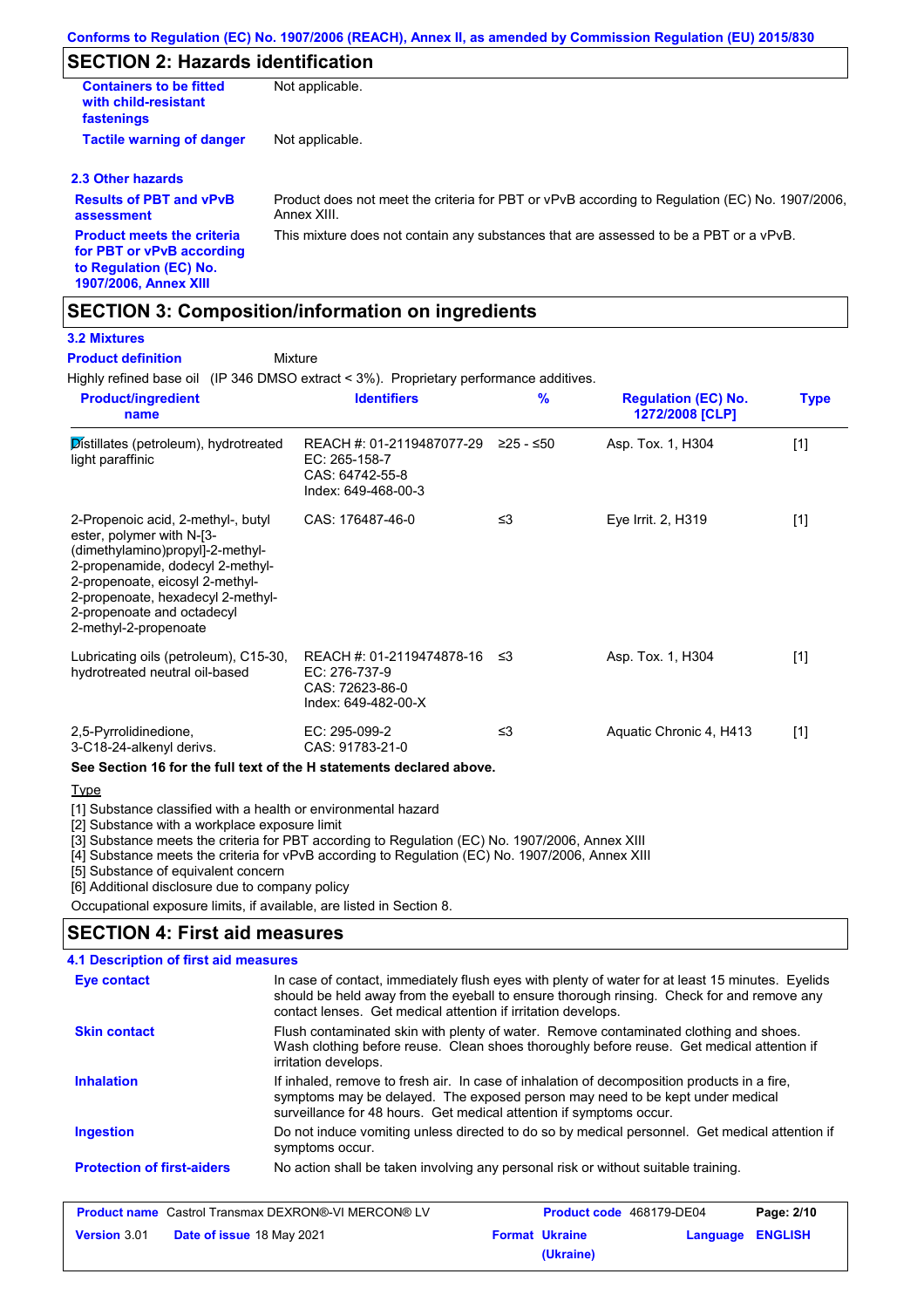## **SECTION 4: First aid measures**

### **4.2 Most important symptoms and effects, both acute and delayed**

See Section 11 for more detailed information on health effects and symptoms.

### **Potential acute health effects**

| <b>Inhalation</b>   | Exposure to decomposition products may cause a health hazard. Serious effects may be<br>delayed following exposure. |
|---------------------|---------------------------------------------------------------------------------------------------------------------|
| <b>Ingestion</b>    | No known significant effects or critical hazards.                                                                   |
| <b>Skin contact</b> | No known significant effects or critical hazards.                                                                   |
| Eye contact         | No known significant effects or critical hazards.                                                                   |
|                     | Delayed and immediate effects as well as chronic effects from short and long-term exposure                          |
| <b>Inhalation</b>   | Overexposure to the inhalation of airborne droplets or aerosols may cause irritation of the<br>respiratory tract.   |
| Ingestion           | Ingestion of large quantities may cause nausea and diarrhoea.                                                       |
| <b>Skin contact</b> | Prolonged or repeated contact can defat the skin and lead to irritation and/or dermatitis.                          |
| Eye contact         | Potential risk of transient stinging or redness if accidental eye contact occurs.                                   |
|                     |                                                                                                                     |

### **4.3 Indication of any immediate medical attention and special treatment needed**

**Notes to physician** Treatment should in general be symptomatic and directed to relieving any effects. In case of inhalation of decomposition products in a fire, symptoms may be delayed. The exposed person may need to be kept under medical surveillance for 48 hours.

## **SECTION 5: Firefighting measures**

| 5.1 Extinguishing media                                   |                                                                                                                                                                                                                                                                                                                                                                   |
|-----------------------------------------------------------|-------------------------------------------------------------------------------------------------------------------------------------------------------------------------------------------------------------------------------------------------------------------------------------------------------------------------------------------------------------------|
| <b>Suitable extinguishing</b><br>media                    | In case of fire, use foam, dry chemical or carbon dioxide extinguisher or spray.                                                                                                                                                                                                                                                                                  |
| <b>Unsuitable extinguishing</b><br>media                  | Do not use water jet. The use of a water jet may cause the fire to spread by splashing the<br>burning product.                                                                                                                                                                                                                                                    |
| 5.2 Special hazards arising from the substance or mixture |                                                                                                                                                                                                                                                                                                                                                                   |
| <b>Hazards from the</b><br>substance or mixture           | In a fire or if heated, a pressure increase will occur and the container may burst.                                                                                                                                                                                                                                                                               |
| <b>Hazardous combustion</b><br>products                   | Combustion products may include the following:<br>carbon oxides (CO, CO <sub>2</sub> ) (carbon monoxide, carbon dioxide)<br>nitrogen oxides (NO, $NQ_2$ etc.)                                                                                                                                                                                                     |
| 5.3 Advice for firefighters                               |                                                                                                                                                                                                                                                                                                                                                                   |
| <b>Special precautions for</b><br>fire-fighters           | No action shall be taken involving any personal risk or without suitable training. Promptly<br>isolate the scene by removing all persons from the vicinity of the incident if there is a fire.                                                                                                                                                                    |
| <b>Special protective</b><br>equipment for fire-fighters  | Fire-fighters should wear appropriate protective equipment and self-contained breathing<br>apparatus (SCBA) with a full face-piece operated in positive pressure mode. Clothing for fire-<br>fighters (including helmets, protective boots and gloves) conforming to European standard EN<br>469 will provide a basic level of protection for chemical incidents. |

## **SECTION 6: Accidental release measures**

|                                         | 6.1 Personal precautions, protective equipment and emergency procedures                                                                                                                                                                                                                                                             |
|-----------------------------------------|-------------------------------------------------------------------------------------------------------------------------------------------------------------------------------------------------------------------------------------------------------------------------------------------------------------------------------------|
| For non-emergency<br>personnel          | No action shall be taken involving any personal risk or without suitable training. Evacuate<br>surrounding areas. Keep unnecessary and unprotected personnel from entering. Do not touch<br>or walk through spilt material. Floors may be slippery; use care to avoid falling. Put on<br>appropriate personal protective equipment. |
| For emergency responders                | If specialised clothing is required to deal with the spillage, take note of any information in<br>Section 8 on suitable and unsuitable materials. See also the information in "For non-<br>emergency personnel".                                                                                                                    |
| <b>6.2 Environmental</b><br>precautions | Avoid dispersal of spilt material and runoff and contact with soil, waterways, drains and sewers.<br>Inform the relevant authorities if the product has caused environmental pollution (sewers,<br>waterways, soil or air).                                                                                                         |

### **6.3 Methods and material for containment and cleaning up**

| <b>Small spill</b> | Stop leak if without risk. Move containers from spill area. Absorb with an inert material and             |
|--------------------|-----------------------------------------------------------------------------------------------------------|
|                    | place in an appropriate waste disposal container. Dispose of via a licensed waste disposal<br>contractor. |
|                    |                                                                                                           |

| <b>Product name</b> Castrol Transmax DEXRON®-VI MERCON® LV |                                  | Product code 468179-DE04 |                       | Page: 3/10       |  |
|------------------------------------------------------------|----------------------------------|--------------------------|-----------------------|------------------|--|
| <b>Version 3.01</b>                                        | <b>Date of issue 18 May 2021</b> |                          | <b>Format Ukraine</b> | Language ENGLISH |  |
|                                                            |                                  |                          | (Ukraine)             |                  |  |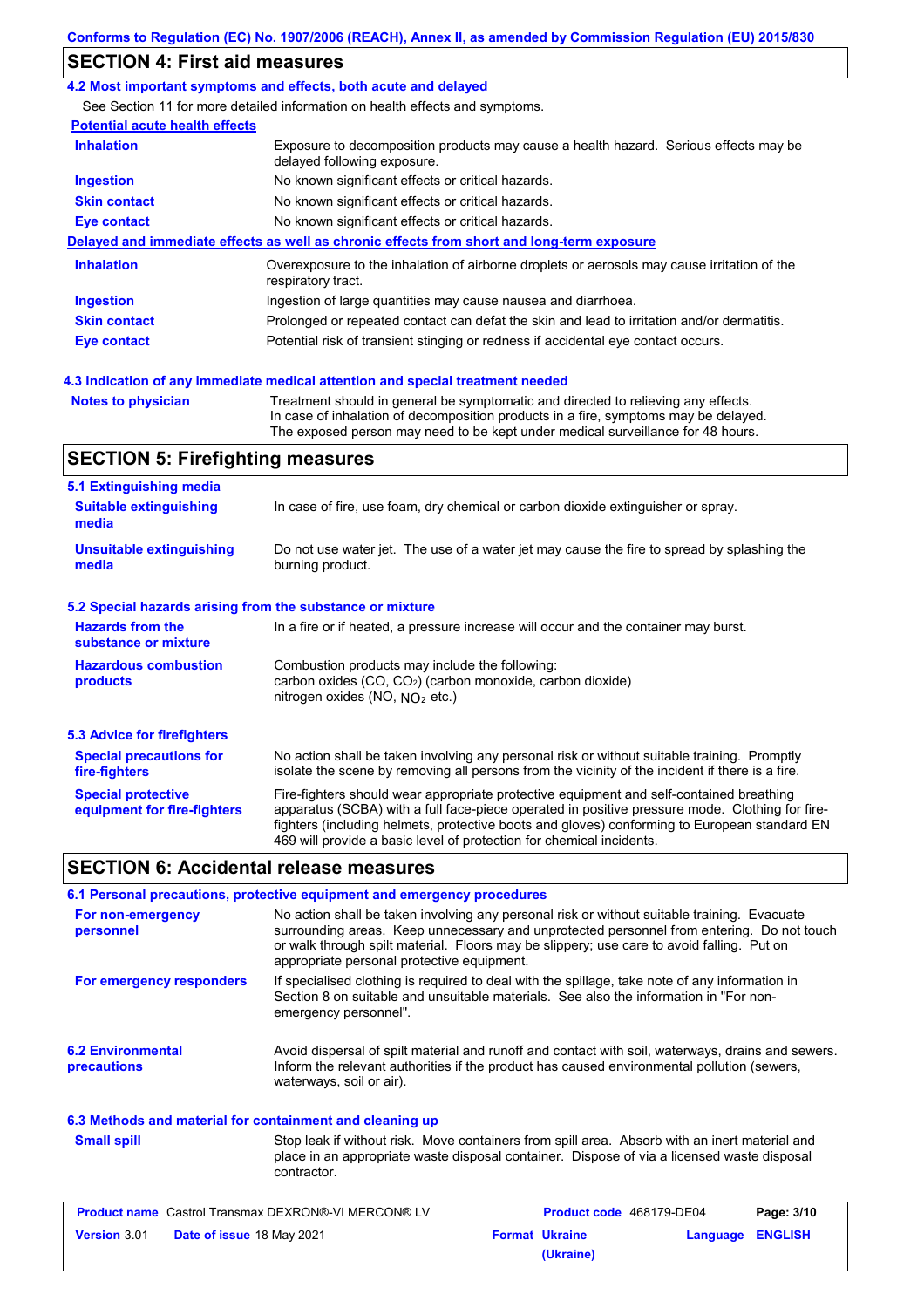## **SECTION 6: Accidental release measures**

| Large spill                               | Stop leak if without risk. Move containers from spill area. Prevent entry into sewers, water<br>courses, basements or confined areas. Contain and collect spillage with non-combustible,<br>absorbent material e.g. sand, earth, vermiculite or diatomaceous earth and place in container<br>for disposal according to local regulations. Dispose of via a licensed waste disposal contractor. |
|-------------------------------------------|------------------------------------------------------------------------------------------------------------------------------------------------------------------------------------------------------------------------------------------------------------------------------------------------------------------------------------------------------------------------------------------------|
| 6.4 Reference to other<br><b>sections</b> | See Section 1 for emergency contact information.<br>See Section 5 for firefighting measures.<br>See Section 8 for information on appropriate personal protective equipment.<br>See Section 12 for environmental precautions.<br>See Section 13 for additional waste treatment information.                                                                                                     |

### **SECTION 7: Handling and storage**

| 7.1 Precautions for safe handling                                                    |                                                                                                                                                                                                                                                                                                                                                                                                                                                                                         |
|--------------------------------------------------------------------------------------|-----------------------------------------------------------------------------------------------------------------------------------------------------------------------------------------------------------------------------------------------------------------------------------------------------------------------------------------------------------------------------------------------------------------------------------------------------------------------------------------|
| <b>Protective measures</b>                                                           | Put on appropriate personal protective equipment.                                                                                                                                                                                                                                                                                                                                                                                                                                       |
| <b>Advice on general</b><br>occupational hygiene                                     | Eating, drinking and smoking should be prohibited in areas where this material is handled.<br>stored and processed. Wash thoroughly after handling. Remove contaminated clothing and<br>protective equipment before entering eating areas. See also Section 8 for additional<br>information on hygiene measures.                                                                                                                                                                        |
| <b>7.2 Conditions for safe</b><br>storage, including any<br><i>incompatibilities</i> | Store in accordance with local regulations. Store in a dry, cool and well-ventilated area, away<br>from incompatible materials (see Section 10). Keep away from heat and direct sunlight. Keep<br>container tightly closed and sealed until ready for use. Containers that have been opened must<br>be carefully resealed and kept upright to prevent leakage. Store and use only in equipment<br>containers designed for use with this product. Do not store in unlabelled containers. |

### **SECTION 8: Exposure controls/personal protection**

### **8.1 Control parameters**

### **Occupational exposure limits**

#### No exposure limit value known.

Whilst specific OELs for certain components may be shown in this section, other components may be present in any mist, vapour or dust produced. Therefore, the specific OELs may not be applicable to the product as a whole and are provided for guidance only.

**Recommended monitoring procedures**

If this product contains ingredients with exposure limits, personal, workplace atmosphere or biological monitoring may be required to determine the effectiveness of the ventilation or other control measures and/or the necessity to use respiratory protective equipment. Reference should be made to monitoring standards, such as the following: European Standard EN 689 (Workplace atmospheres - Guidance for the assessment of exposure by inhalation to chemical agents for comparison with limit values and measurement strategy) European Standard EN 14042 (Workplace atmospheres - Guide for the application and use of procedures for the assessment of exposure to chemical and biological agents) European Standard EN 482 (Workplace atmospheres - General requirements for the performance of procedures for the measurement of chemical agents) Reference to national guidance documents for methods for the determination of hazardous substances will also be required.

### **Derived No Effect Level**

No DNELs/DMELs available.

### **Predicted No Effect Concentration**

No PNECs available

#### **8.2 Exposure controls**

| <b>Appropriate engineering</b><br>controls | Provide exhaust ventilation or other engineering controls to keep the relevant airborne<br>concentrations below their respective occupational exposure limits.<br>All activities involving chemicals should be assessed for their risks to health, to ensure<br>exposures are adequately controlled. Personal protective equipment should only be considered<br>after other forms of control measures (e.g. engineering controls) have been suitably evaluated.<br>Personal protective equipment should conform to appropriate standards, be suitable for use, be<br>kept in good condition and properly maintained.<br>Your supplier of personal protective equipment should be consulted for advice on selection and<br>appropriate standards. For further information contact your national organisation for standards.<br>The final choice of protective equipment will depend upon a risk assessment. It is important to<br>ensure that all items of personal protective equipment are compatible. |
|--------------------------------------------|---------------------------------------------------------------------------------------------------------------------------------------------------------------------------------------------------------------------------------------------------------------------------------------------------------------------------------------------------------------------------------------------------------------------------------------------------------------------------------------------------------------------------------------------------------------------------------------------------------------------------------------------------------------------------------------------------------------------------------------------------------------------------------------------------------------------------------------------------------------------------------------------------------------------------------------------------------------------------------------------------------|
|--------------------------------------------|---------------------------------------------------------------------------------------------------------------------------------------------------------------------------------------------------------------------------------------------------------------------------------------------------------------------------------------------------------------------------------------------------------------------------------------------------------------------------------------------------------------------------------------------------------------------------------------------------------------------------------------------------------------------------------------------------------------------------------------------------------------------------------------------------------------------------------------------------------------------------------------------------------------------------------------------------------------------------------------------------------|

### **Individual protection measures**

| <b>Product name</b> Castrol Transmax DEXRON®-VI MERCON® LV |                           | Product code 468179-DE04 |                       | Page: 4/10              |  |
|------------------------------------------------------------|---------------------------|--------------------------|-----------------------|-------------------------|--|
| <b>Version 3.01</b>                                        | Date of issue 18 May 2021 |                          | <b>Format Ukraine</b> | <b>Language ENGLISH</b> |  |
|                                                            |                           |                          | (Ukraine)             |                         |  |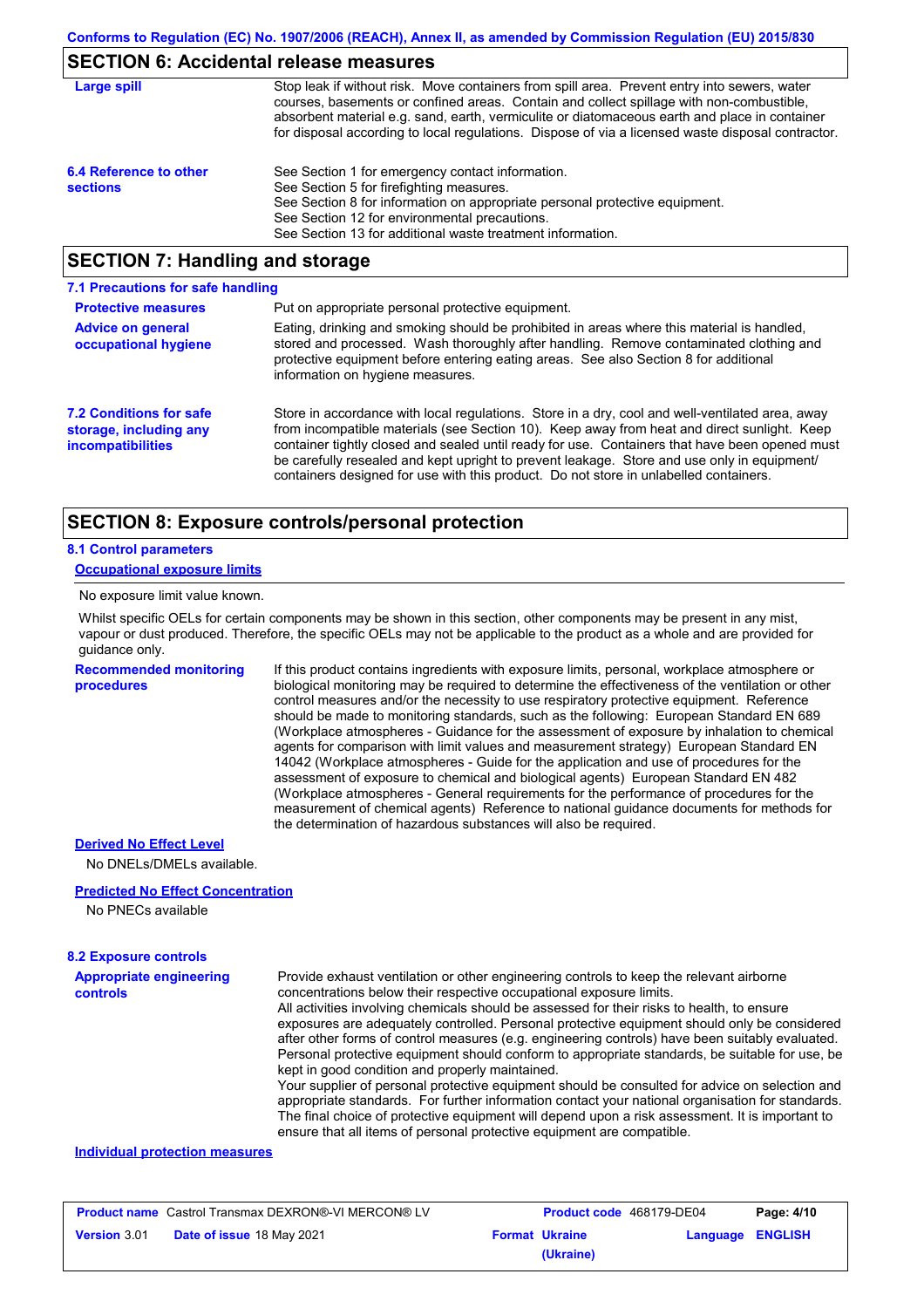# **SECTION 8: Exposure controls/personal protection**

| <b>Hygiene measures</b>                          | Wash hands, forearms and face thoroughly after handling chemical products, before eating,<br>smoking and using the lavatory and at the end of the working period. Ensure that eyewash<br>stations and safety showers are close to the workstation location.                                                                                                                                                                                                                                                                                                                                                                                       |
|--------------------------------------------------|---------------------------------------------------------------------------------------------------------------------------------------------------------------------------------------------------------------------------------------------------------------------------------------------------------------------------------------------------------------------------------------------------------------------------------------------------------------------------------------------------------------------------------------------------------------------------------------------------------------------------------------------------|
| <b>Respiratory protection</b>                    | In case of insufficient ventilation, wear suitable respiratory equipment.<br>The correct choice of respiratory protection depends upon the chemicals being handled, the<br>conditions of work and use, and the condition of the respiratory equipment. Safety procedures<br>should be developed for each intended application. Respiratory protection equipment should<br>therefore be chosen in consultation with the supplier/manufacturer and with a full assessment<br>of the working conditions.                                                                                                                                             |
| <b>Eye/face protection</b>                       | Safety glasses with side shields.                                                                                                                                                                                                                                                                                                                                                                                                                                                                                                                                                                                                                 |
| <b>Skin protection</b><br><b>Hand protection</b> | <b>General Information:</b>                                                                                                                                                                                                                                                                                                                                                                                                                                                                                                                                                                                                                       |
|                                                  |                                                                                                                                                                                                                                                                                                                                                                                                                                                                                                                                                                                                                                                   |
|                                                  | Because specific work environments and material handling practices vary, safety procedures<br>should be developed for each intended application. The correct choice of protective gloves<br>depends upon the chemicals being handled, and the conditions of work and use. Most gloves<br>provide protection for only a limited time before they must be discarded and replaced (even the<br>best chemically resistant gloves will break down after repeated chemical exposures).                                                                                                                                                                  |
|                                                  | Gloves should be chosen in consultation with the supplier / manufacturer and taking account of<br>a full assessment of the working conditions.                                                                                                                                                                                                                                                                                                                                                                                                                                                                                                    |
|                                                  | Recommended: Nitrile gloves.<br><b>Breakthrough time:</b>                                                                                                                                                                                                                                                                                                                                                                                                                                                                                                                                                                                         |
|                                                  | Breakthrough time data are generated by glove manufacturers under laboratory test conditions<br>and represent how long a glove can be expected to provide effective permeation resistance. It<br>is important when following breakthrough time recommendations that actual workplace<br>conditions are taken into account. Always consult with your glove supplier for up-to-date<br>technical information on breakthrough times for the recommended glove type.<br>Our recommendations on the selection of gloves are as follows:                                                                                                                |
|                                                  | Continuous contact:                                                                                                                                                                                                                                                                                                                                                                                                                                                                                                                                                                                                                               |
|                                                  | Gloves with a minimum breakthrough time of 240 minutes, or >480 minutes if suitable gloves<br>can be obtained.<br>If suitable gloves are not available to offer that level of protection, gloves with shorter<br>breakthrough times may be acceptable as long as appropriate glove maintenance and<br>replacement regimes are determined and adhered to.                                                                                                                                                                                                                                                                                          |
|                                                  | Short-term / splash protection:                                                                                                                                                                                                                                                                                                                                                                                                                                                                                                                                                                                                                   |
|                                                  | Recommended breakthrough times as above.<br>It is recognised that for short-term, transient exposures, gloves with shorter breakthrough times<br>may commonly be used. Therefore, appropriate maintenance and replacement regimes must<br>be determined and rigorously followed.                                                                                                                                                                                                                                                                                                                                                                  |
|                                                  | <b>Glove Thickness:</b>                                                                                                                                                                                                                                                                                                                                                                                                                                                                                                                                                                                                                           |
|                                                  | For general applications, we recommend gloves with a thickness typically greater than 0.35 mm.                                                                                                                                                                                                                                                                                                                                                                                                                                                                                                                                                    |
|                                                  | It should be emphasised that glove thickness is not necessarily a good predictor of glove<br>resistance to a specific chemical, as the permeation efficiency of the glove will be dependent<br>on the exact composition of the glove material. Therefore, glove selection should also be based<br>on consideration of the task requirements and knowledge of breakthrough times.<br>Glove thickness may also vary depending on the glove manufacturer, the glove type and the<br>glove model. Therefore, the manufacturers' technical data should always be taken into account<br>to ensure selection of the most appropriate glove for the task. |
|                                                  | Note: Depending on the activity being conducted, gloves of varying thickness may be required<br>for specific tasks. For example:                                                                                                                                                                                                                                                                                                                                                                                                                                                                                                                  |
|                                                  | • Thinner gloves (down to 0.1 mm or less) may be required where a high degree of manual<br>dexterity is needed. However, these gloves are only likely to give short duration protection and<br>would normally be just for single use applications, then disposed of.                                                                                                                                                                                                                                                                                                                                                                              |
|                                                  | • Thicker gloves (up to 3 mm or more) may be required where there is a mechanical (as well<br>as a chemical) risk i.e. where there is abrasion or puncture potential.                                                                                                                                                                                                                                                                                                                                                                                                                                                                             |

| <b>Product name</b> Castrol Transmax DEXRON®-VI MERCON® LV |                                  | Product code 468179-DE04 |                       | Page: 5/10       |  |
|------------------------------------------------------------|----------------------------------|--------------------------|-----------------------|------------------|--|
| <b>Version 3.01</b>                                        | <b>Date of issue 18 May 2021</b> |                          | <b>Format Ukraine</b> | Language ENGLISH |  |
|                                                            |                                  |                          | (Ukraine)             |                  |  |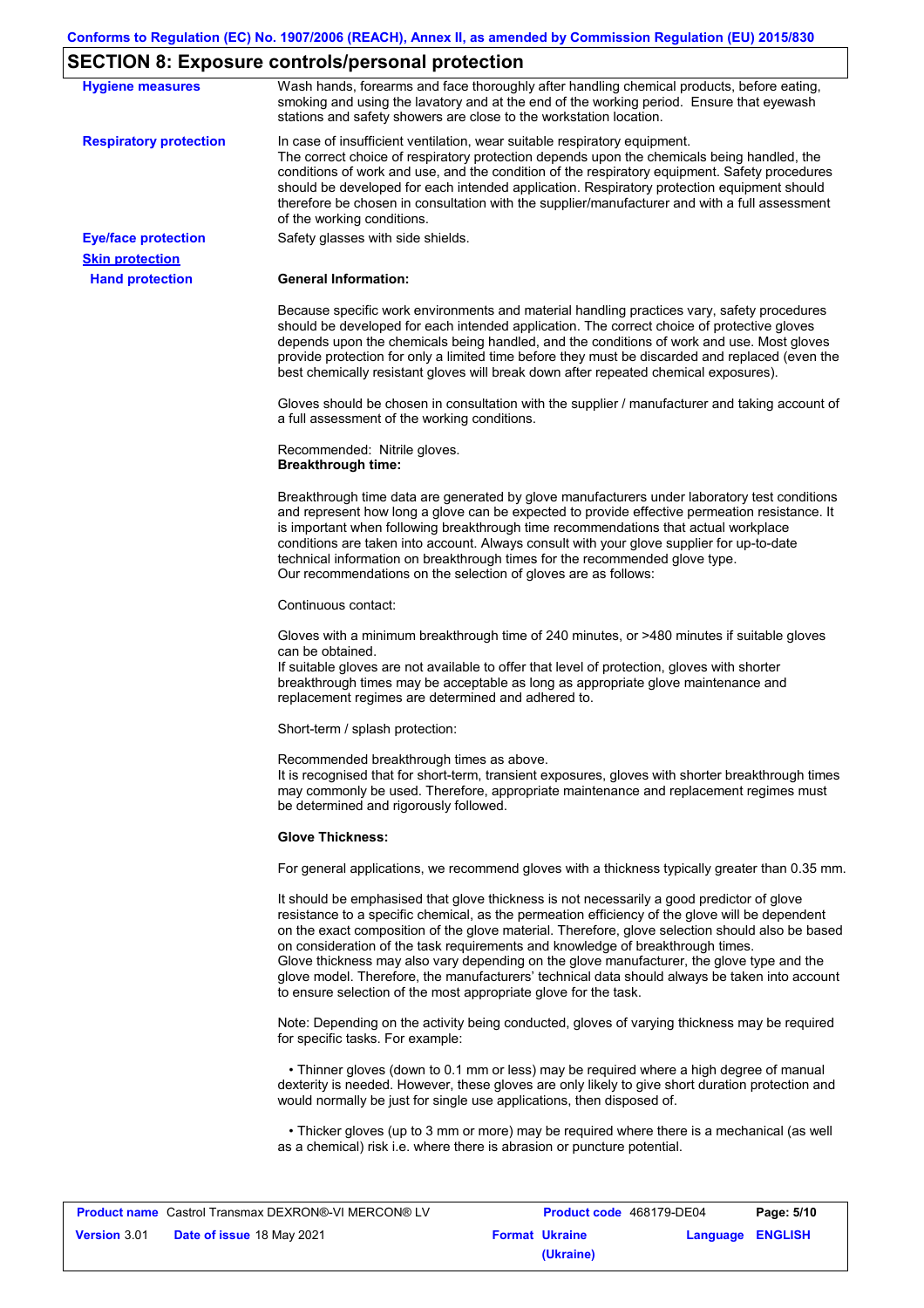## **SECTION 8: Exposure controls/personal protection**

| <b>Skin and body</b>                             | Use of protective clothing is good industrial practice.<br>Personal protective equipment for the body should be selected based on the task being<br>performed and the risks involved and should be approved by a specialist before handling this<br>product.<br>Cotton or polyester/cotton overalls will only provide protection against light superficial<br>contamination that will not soak through to the skin. Overalls should be laundered on a regular<br>basis. When the risk of skin exposure is high (e.g. when cleaning up spillages or if there is a<br>risk of splashing) then chemical resistant aprons and/or impervious chemical suits and boots<br>will be required. |
|--------------------------------------------------|---------------------------------------------------------------------------------------------------------------------------------------------------------------------------------------------------------------------------------------------------------------------------------------------------------------------------------------------------------------------------------------------------------------------------------------------------------------------------------------------------------------------------------------------------------------------------------------------------------------------------------------------------------------------------------------|
| <b>Refer to standards:</b>                       | Respiratory protection: EN 529<br>Gloves: EN 420, EN 374<br>Eye protection: EN 166<br>Filtering half-mask: EN 149<br>Filtering half-mask with valve: EN 405<br>Half-mask: EN 140 plus filter<br>Full-face mask: EN 136 plus filter<br>Particulate filters: EN 143<br>Gas/combined filters: EN 14387                                                                                                                                                                                                                                                                                                                                                                                   |
| <b>Environmental exposure</b><br><b>controls</b> | Emissions from ventilation or work process equipment should be checked to ensure they<br>comply with the requirements of environmental protection legislation. In some cases, fume<br>scrubbers, filters or engineering modifications to the process equipment will be necessary to<br>reduce emissions to acceptable levels.                                                                                                                                                                                                                                                                                                                                                         |

## **SECTION 9: Physical and chemical properties**

### **9.1 Information on basic physical and chemical properties**

| <b>Appearance</b>                                      |                                                                                                                                           |
|--------------------------------------------------------|-------------------------------------------------------------------------------------------------------------------------------------------|
| <b>Physical state</b>                                  | Liquid.                                                                                                                                   |
| <b>Colour</b>                                          | Red.                                                                                                                                      |
| <b>Odour</b>                                           | Not available.                                                                                                                            |
| <b>Odour threshold</b>                                 | Not available.                                                                                                                            |
| pH                                                     | Not applicable.                                                                                                                           |
| <b>Melting point/freezing point</b>                    | Not available.                                                                                                                            |
| Initial boiling point and boiling<br>range             | Not available.                                                                                                                            |
| <b>Pour point</b>                                      | $-51 °C$                                                                                                                                  |
| <b>Flash point</b>                                     | Open cup: >180°C (>356°F) [Cleveland.]                                                                                                    |
| <b>Evaporation rate</b>                                | Not available.                                                                                                                            |
| <b>Flammability (solid, gas)</b>                       | Not available.                                                                                                                            |
| <b>Upper/lower flammability or</b><br>explosive limits | Not available.                                                                                                                            |
| <b>Vapour pressure</b>                                 | Not available.                                                                                                                            |
| <b>Vapour density</b>                                  | Not available.                                                                                                                            |
| <b>Relative density</b>                                | Not available.                                                                                                                            |
| <b>Density</b>                                         | <1000 kg/m <sup>3</sup> (<1 g/cm <sup>3</sup> ) at 15 <sup>°</sup> C                                                                      |
| <b>Solubility(ies)</b>                                 | insoluble in water.                                                                                                                       |
| <b>Partition coefficient: n-octanol/</b><br>water      | Not available.                                                                                                                            |
| <b>Auto-ignition temperature</b>                       | Not available.                                                                                                                            |
| <b>Decomposition temperature</b>                       | Not available.                                                                                                                            |
| <b>Viscosity</b>                                       | Kinematic: 29.48 mm <sup>2</sup> /s (29.48 cSt) at 40 $^{\circ}$ C<br>Kinematic: 5.916 mm <sup>2</sup> /s (5.916 cSt) at 100 $^{\circ}$ C |
| <b>Explosive properties</b>                            | Not available.                                                                                                                            |
| <b>Oxidising properties</b>                            | Not available.                                                                                                                            |
|                                                        |                                                                                                                                           |

### **9.2 Other information**

No additional information.

|                     | <b>Product name</b> Castrol Transmax DEXRON®-VI MERCON® LV |
|---------------------|------------------------------------------------------------|
| <b>Version 3.01</b> | <b>Date of issue 18 May 2021</b>                           |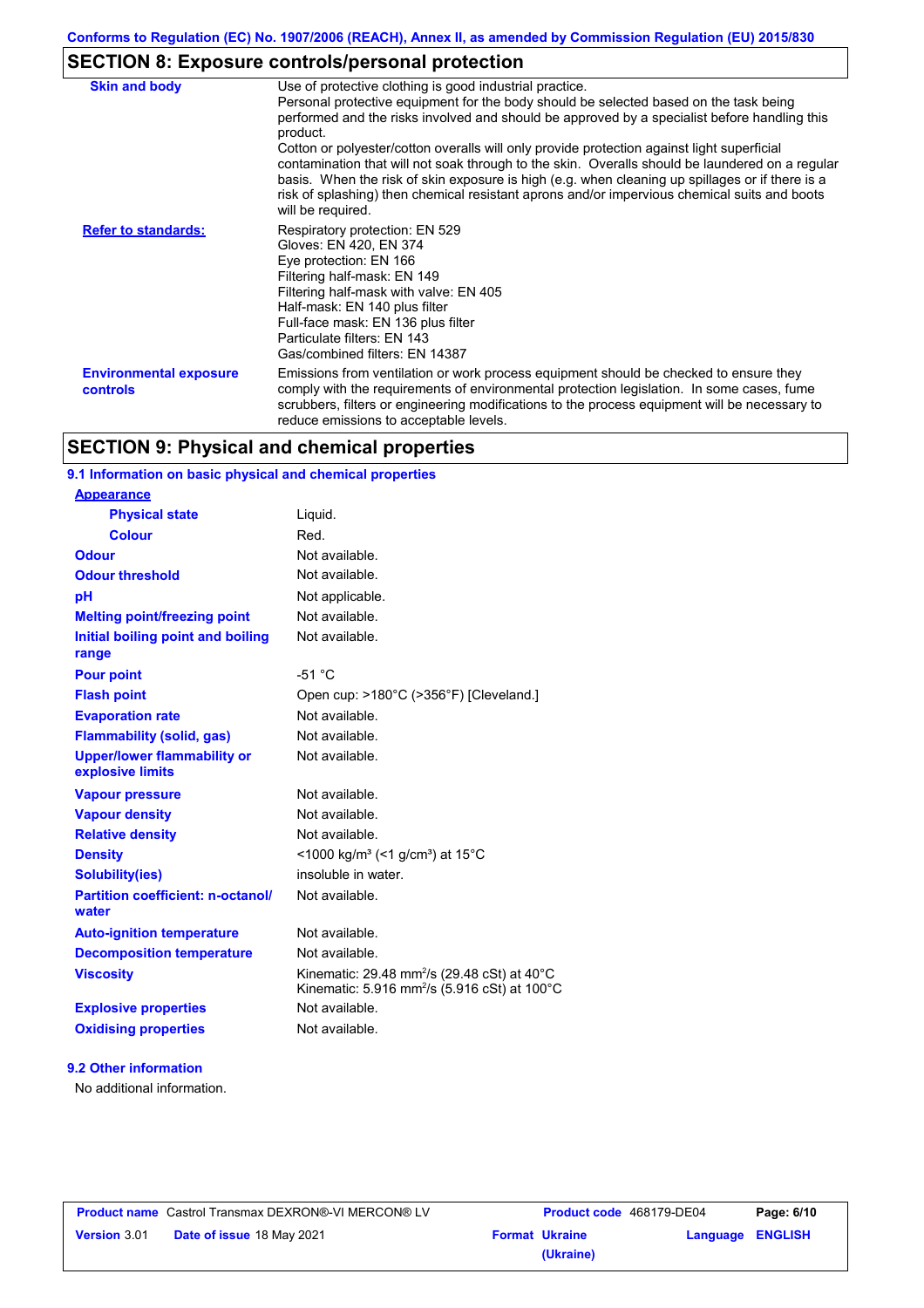| <b>SECTION 10: Stability and reactivity</b>       |                                                                                                                                                                         |  |
|---------------------------------------------------|-------------------------------------------------------------------------------------------------------------------------------------------------------------------------|--|
| <b>10.1 Reactivity</b>                            | No specific test data available for this product. Refer to Conditions to avoid and Incompatible<br>materials for additional information.                                |  |
| <b>10.2 Chemical stability</b>                    | The product is stable.                                                                                                                                                  |  |
| <b>10.3 Possibility of</b><br>hazardous reactions | Under normal conditions of storage and use, hazardous reactions will not occur.<br>Under normal conditions of storage and use, hazardous polymerisation will not occur. |  |
| <b>10.4 Conditions to avoid</b>                   | Avoid all possible sources of ignition (spark or flame).                                                                                                                |  |
| 10.5 Incompatible materials                       | No specific data.                                                                                                                                                       |  |
| <b>10.6 Hazardous</b><br>decomposition products   | Under normal conditions of storage and use, hazardous decomposition products should not be<br>produced.                                                                 |  |

## **SECTION 11: Toxicological information**

| 11.1 Information on toxicological effects          |                                                                                                                             |
|----------------------------------------------------|-----------------------------------------------------------------------------------------------------------------------------|
| <b>Acute toxicity estimates</b>                    |                                                                                                                             |
| Not available.                                     |                                                                                                                             |
| <b>Information on likely</b><br>routes of exposure | Routes of entry anticipated: Dermal, Inhalation.                                                                            |
| <b>Potential acute health effects</b>              |                                                                                                                             |
| <b>Inhalation</b>                                  | Exposure to decomposition products may cause a health hazard. Serious effects may be<br>delayed following exposure.         |
| <b>Ingestion</b>                                   | No known significant effects or critical hazards.                                                                           |
| <b>Skin contact</b>                                | No known significant effects or critical hazards.                                                                           |
| <b>Eye contact</b>                                 | No known significant effects or critical hazards.                                                                           |
|                                                    | Symptoms related to the physical, chemical and toxicological characteristics                                                |
| <b>Inhalation</b>                                  | May be harmful by inhalation if exposure to vapour, mists or fumes resulting from thermal<br>decomposition products occurs. |
| <b>Ingestion</b>                                   | No specific data.                                                                                                           |
| <b>Skin contact</b>                                | No specific data.                                                                                                           |
| <b>Eye contact</b>                                 | No specific data.                                                                                                           |
|                                                    | Delayed and immediate effects as well as chronic effects from short and long-term exposure                                  |
| <b>Inhalation</b>                                  | Overexposure to the inhalation of airborne droplets or aerosols may cause irritation of the<br>respiratory tract.           |
| <b>Ingestion</b>                                   | Ingestion of large quantities may cause nausea and diarrhoea.                                                               |
| <b>Skin contact</b>                                | Prolonged or repeated contact can defat the skin and lead to irritation and/or dermatitis.                                  |
| <b>Eye contact</b>                                 | Potential risk of transient stinging or redness if accidental eye contact occurs.                                           |
| <b>Potential chronic health effects</b>            |                                                                                                                             |
| <b>General</b>                                     | No known significant effects or critical hazards.                                                                           |
| <b>Carcinogenicity</b>                             | No known significant effects or critical hazards.                                                                           |
| <b>Mutagenicity</b>                                | No known significant effects or critical hazards.                                                                           |
| <b>Developmental effects</b>                       | No known significant effects or critical hazards.                                                                           |
| <b>Fertility effects</b>                           | No known significant effects or critical hazards.                                                                           |

## **SECTION 12: Ecological information**

| <b>12.1 Toxicity</b>         |                                                                                                             |
|------------------------------|-------------------------------------------------------------------------------------------------------------|
| <b>Environmental hazards</b> | Not classified as dangerous                                                                                 |
|                              | Based on data available for this or related materials. Product not classified for environmental<br>effects. |

### **12.2 Persistence and degradability**

Expected to be biodegradable.

### **12.3 Bioaccumulative potential**

This product is not expected to bioaccumulate through food chains in the environment.

| <b>Product name</b> Castrol Transmax DEXRON®-VI MERCON® LV |                                  |  | Product code 468179-DE04 |                  | Page: 7/10 |
|------------------------------------------------------------|----------------------------------|--|--------------------------|------------------|------------|
| <b>Version 3.01</b>                                        | <b>Date of issue 18 May 2021</b> |  | <b>Format Ukraine</b>    | Language ENGLISH |            |
|                                                            |                                  |  | (Ukraine)                |                  |            |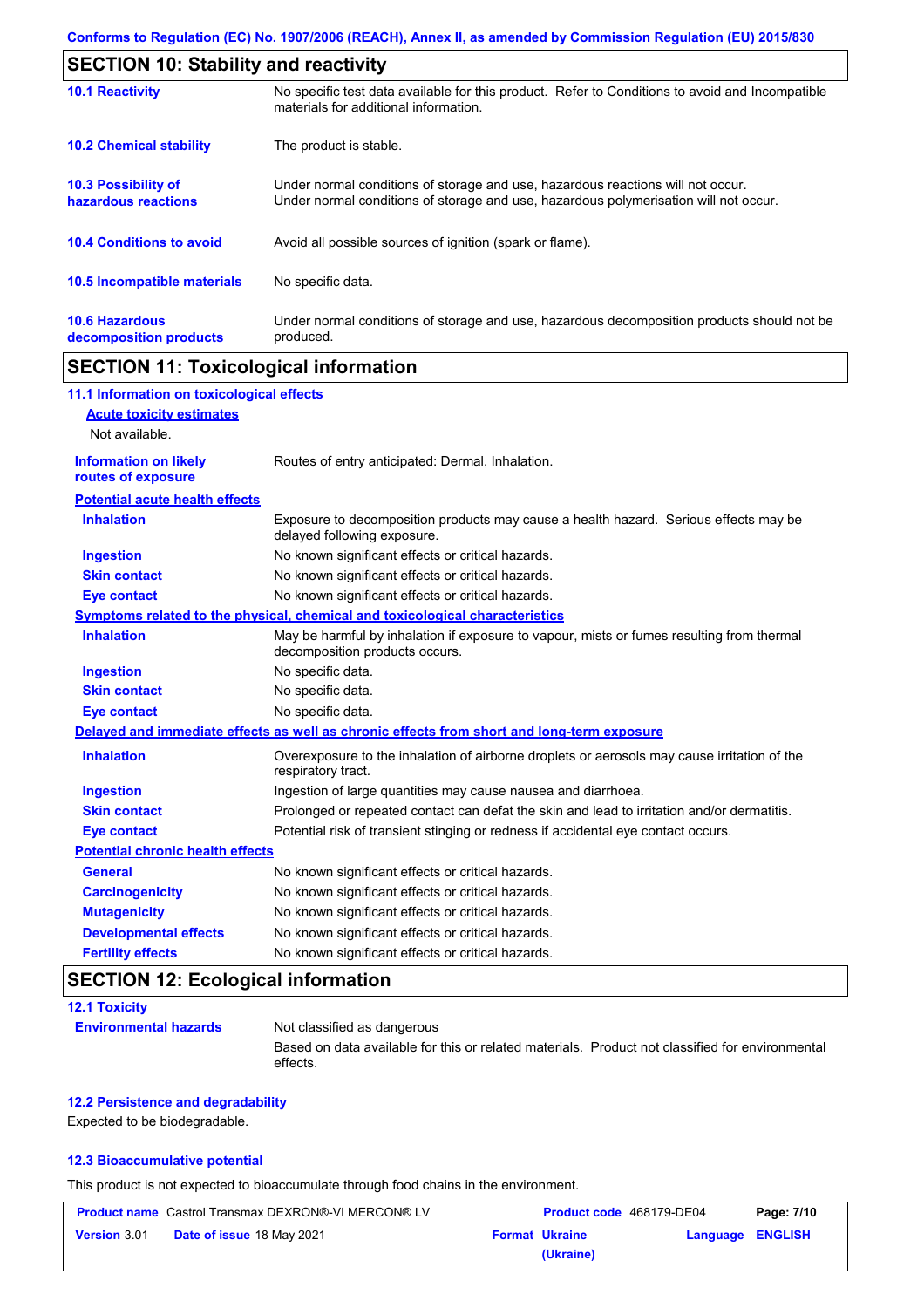## **SECTION 12: Ecological information**

| <b>12.4 Mobility in soil</b>                                  |                                                                      |
|---------------------------------------------------------------|----------------------------------------------------------------------|
| <b>Soil/water partition</b><br>coefficient (K <sub>oc</sub> ) | Not available.                                                       |
| <b>Mobility</b>                                               | Spillages may penetrate the soil causing ground water contamination. |

### **12.5 Results of PBT and vPvB assessment**

Product does not meet the criteria for PBT or vPvB according to Regulation (EC) No. 1907/2006, Annex XIII.

| 12.6 Other adverse effects          |                                                                                                                           |
|-------------------------------------|---------------------------------------------------------------------------------------------------------------------------|
| <b>Other ecological information</b> | Spills may form a film on water surfaces causing physical damage to organisms. Oxygen<br>transfer could also be impaired. |
| <b>APAPIALI 14 BI</b>               |                                                                                                                           |

### **SECTION 13: Disposal considerations**

### **13.1 Waste treatment methods**

### **Product**

**Methods of disposal**

Where possible, arrange for product to be recycled. Dispose of via an authorised person/ licensed waste disposal contractor in accordance with local regulations.

### **Hazardous waste Yes.**

**European waste catalogue (EWC)**

| Waste code | <b>Waste designation</b>                                        |
|------------|-----------------------------------------------------------------|
| 13 02 05*  | mineral-based non-chlorinated engine, gear and lubricating oils |

However, deviation from the intended use and/or the presence of any potential contaminants may require an alternative waste disposal code to be assigned by the end user.

### **Packaging**

| <b>Methods of disposal</b> | Where possible, arrange for product to be recycled. Dispose of via an authorised person/<br>licensed waste disposal contractor in accordance with local regulations.                                                                    |
|----------------------------|-----------------------------------------------------------------------------------------------------------------------------------------------------------------------------------------------------------------------------------------|
| <b>Special precautions</b> | This material and its container must be disposed of in a safe way. Empty containers or liners<br>may retain some product residues. Avoid dispersal of spilt material and runoff and contact with<br>soil, waterways, drains and sewers. |
| <b>References</b>          | Commission 2014/955/EU<br>Directive 2008/98/EC                                                                                                                                                                                          |

## **SECTION 14: Transport information**

|                                                | <b>ADR/RID</b> | <b>ADN</b>     | <b>IMDG</b>    | <b>IATA</b>    |
|------------------------------------------------|----------------|----------------|----------------|----------------|
| 14.1 UN number                                 | Not regulated. | Not regulated. | Not regulated. | Not regulated. |
| 14.2 UN proper<br>shipping name                |                |                |                |                |
| <b>14.3 Transport</b><br>hazard class(es)      |                |                |                |                |
| 14.4 Packing<br>group                          |                |                |                |                |
| 14.5<br><b>Environmental</b><br><b>hazards</b> | No.            | No.            | No.            | No.            |
| <b>Additional</b><br>information               |                |                |                |                |

**14.6 Special precautions for user** Not available.

#### **14.7 Transport in bulk according to IMO instruments**

Not available.

|                     | <b>Product name</b> Castrol Transmax DEXRON®-VI MERCON® LV |
|---------------------|------------------------------------------------------------|
| <b>Version 3.01</b> | <b>Date of issue 18 May 2021</b>                           |

| Castrol Transmax DEXRON®-VI MERCON® LV | <b>Product code</b> 468179-DE04 |                       | Page: 8/10              |  |
|----------------------------------------|---------------------------------|-----------------------|-------------------------|--|
| <b>Date of issue 18 May 2021</b>       |                                 | <b>Format Ukraine</b> | <b>Language ENGLISH</b> |  |
|                                        |                                 | (Ukraine)             |                         |  |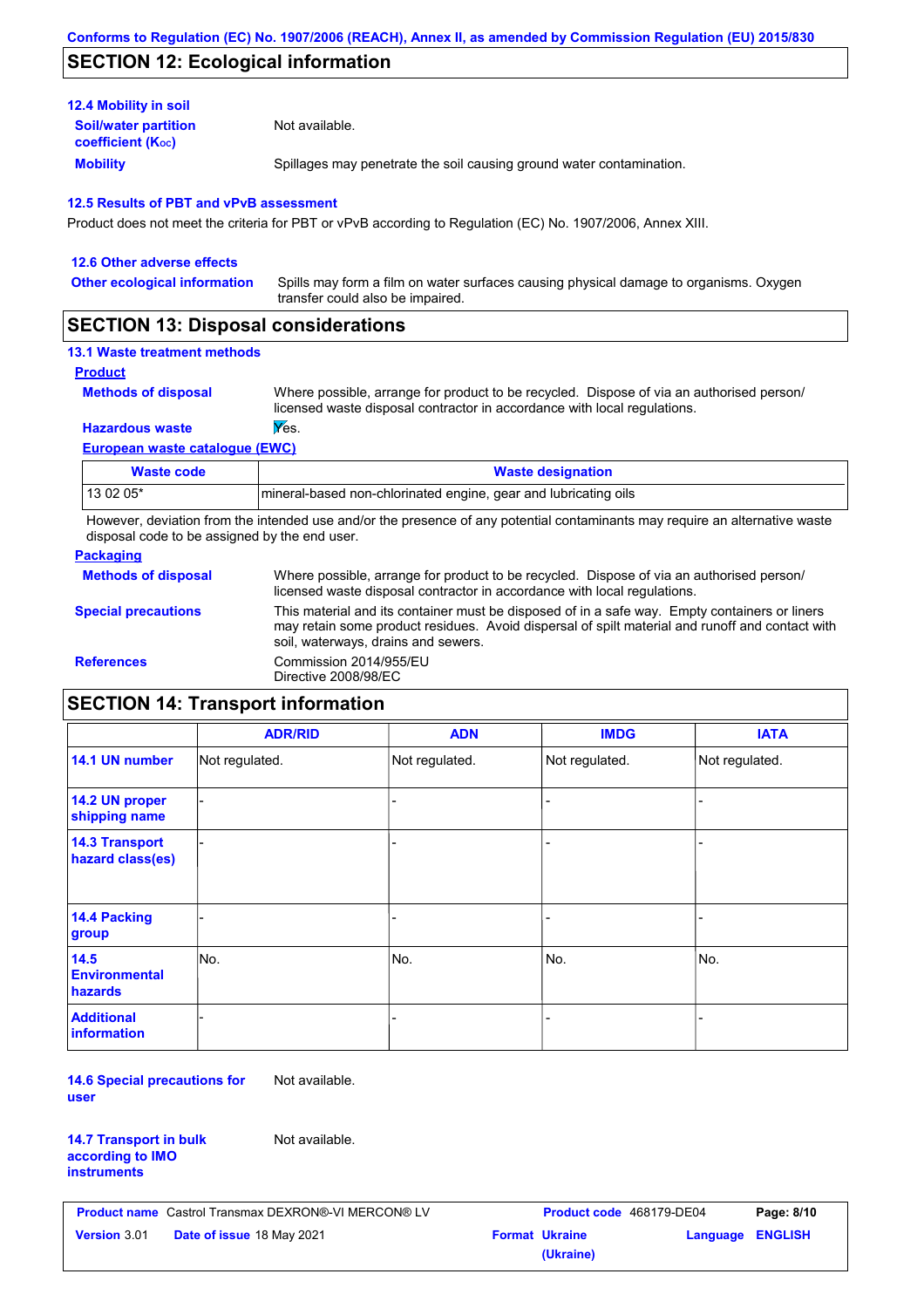## **SECTION 15: Regulatory information**

|                                                                                                                                                                                                                                        | 15.1 Safety, health and environmental regulations/legislation specific for the substance or mixture                            |  |  |  |
|----------------------------------------------------------------------------------------------------------------------------------------------------------------------------------------------------------------------------------------|--------------------------------------------------------------------------------------------------------------------------------|--|--|--|
| EU Regulation (EC) No. 1907/2006 (REACH)                                                                                                                                                                                               |                                                                                                                                |  |  |  |
| Annex XIV - List of substances subject to authorisation                                                                                                                                                                                |                                                                                                                                |  |  |  |
| <b>Annex XIV</b>                                                                                                                                                                                                                       |                                                                                                                                |  |  |  |
| None of the components are listed.                                                                                                                                                                                                     |                                                                                                                                |  |  |  |
| <b>Substances of very high concern</b>                                                                                                                                                                                                 |                                                                                                                                |  |  |  |
| None of the components are listed.                                                                                                                                                                                                     |                                                                                                                                |  |  |  |
| <b>Other regulations</b>                                                                                                                                                                                                               |                                                                                                                                |  |  |  |
| <b>REACH Status</b>                                                                                                                                                                                                                    | The company, as identified in Section 1, sells this product in the EU in compliance with the<br>current requirements of REACH. |  |  |  |
| <b>United States inventory</b><br>(TSCA 8b)                                                                                                                                                                                            | All components are active or exempted.                                                                                         |  |  |  |
| <b>Australia inventory (AICS)</b>                                                                                                                                                                                                      | At least one component is not listed.                                                                                          |  |  |  |
| <b>Canada inventory</b>                                                                                                                                                                                                                | At least one component is not listed in DSL but all such components are listed in NDSL.                                        |  |  |  |
| <b>China inventory (IECSC)</b>                                                                                                                                                                                                         | All components are listed or exempted.                                                                                         |  |  |  |
| <b>Japan inventory (ENCS)</b>                                                                                                                                                                                                          | At least one component is not listed.                                                                                          |  |  |  |
| <b>Korea inventory (KECI)</b>                                                                                                                                                                                                          | At least one component is not listed.                                                                                          |  |  |  |
| <b>Philippines inventory</b><br>(PICCS)                                                                                                                                                                                                | All components are listed or exempted.                                                                                         |  |  |  |
| <b>Taiwan Chemical</b><br>All components are listed or exempted.<br><b>Substances Inventory</b><br>(TCSI)                                                                                                                              |                                                                                                                                |  |  |  |
| Ozone depleting substances (1005/2009/EU)<br>Not listed.                                                                                                                                                                               |                                                                                                                                |  |  |  |
| Prior Informed Consent (PIC) (649/2012/EU)<br>Not listed.                                                                                                                                                                              |                                                                                                                                |  |  |  |
| <b>Seveso Directive</b><br>This product is not controlled under the Seveso Directive.                                                                                                                                                  |                                                                                                                                |  |  |  |
| <b>15.2 Chemical safety</b><br>A Chemical Safety Assessment has been carried out for one or more of the substances within<br>this mixture. A Chemical Safety Assessment has not been carried out for the mixture itself.<br>assessment |                                                                                                                                |  |  |  |

# **SECTION 16: Other information**

| <b>Abbreviations and acronyms</b> | ADN = European Provisions concerning the International Carriage of Dangerous Goods by<br>Inland Waterway<br>ADR = The European Agreement concerning the International Carriage of Dangerous Goods by<br>Road<br>ATE = Acute Toxicity Estimate<br><b>BCF</b> = Bioconcentration Factor<br>CAS = Chemical Abstracts Service<br>CLP = Classification, Labelling and Packaging Regulation [Regulation (EC) No. 1272/2008]<br>CSA = Chemical Safety Assessment<br>CSR = Chemical Safety Report<br>DMEL = Derived Minimal Effect Level<br>DNEL = Derived No Effect Level<br>EINECS = European Inventory of Existing Commercial chemical Substances<br>ES = Exposure Scenario<br>EUH statement = CLP-specific Hazard statement<br>EWC = European Waste Catalogue<br>GHS = Globally Harmonized System of Classification and Labelling of Chemicals<br>IATA = International Air Transport Association<br>IBC = Intermediate Bulk Container<br>IMDG = International Maritime Dangerous Goods<br>LogPow = logarithm of the octanol/water partition coefficient<br>MARPOL = International Convention for the Prevention of Pollution From Ships, 1973 as<br>modified by the Protocol of 1978. ("Marpol" = marine pollution)<br>OECD = Organisation for Economic Co-operation and Development<br>PBT = Persistent. Bioaccumulative and Toxic<br>PNEC = Predicted No Effect Concentration<br>REACH = Registration, Evaluation, Authorisation and Restriction of Chemicals Regulation |
|-----------------------------------|------------------------------------------------------------------------------------------------------------------------------------------------------------------------------------------------------------------------------------------------------------------------------------------------------------------------------------------------------------------------------------------------------------------------------------------------------------------------------------------------------------------------------------------------------------------------------------------------------------------------------------------------------------------------------------------------------------------------------------------------------------------------------------------------------------------------------------------------------------------------------------------------------------------------------------------------------------------------------------------------------------------------------------------------------------------------------------------------------------------------------------------------------------------------------------------------------------------------------------------------------------------------------------------------------------------------------------------------------------------------------------------------------------------------------------------------------------------------|
|                                   | [Regulation (EC) No. 1907/2006]<br>RID = The Regulations concerning the International Carriage of Dangerous Goods by Rail<br><b>RRN = REACH Registration Number</b>                                                                                                                                                                                                                                                                                                                                                                                                                                                                                                                                                                                                                                                                                                                                                                                                                                                                                                                                                                                                                                                                                                                                                                                                                                                                                                    |

| <b>Product name</b> Castrol Transmax DEXRON®-VI MERCON® LV |                                  | <b>Product code</b> 468179-DE04 |                       | Page: 9/10       |  |
|------------------------------------------------------------|----------------------------------|---------------------------------|-----------------------|------------------|--|
| <b>Version 3.01</b>                                        | <b>Date of issue 18 May 2021</b> |                                 | <b>Format Ukraine</b> | Language ENGLISH |  |
|                                                            |                                  |                                 | (Ukraine)             |                  |  |